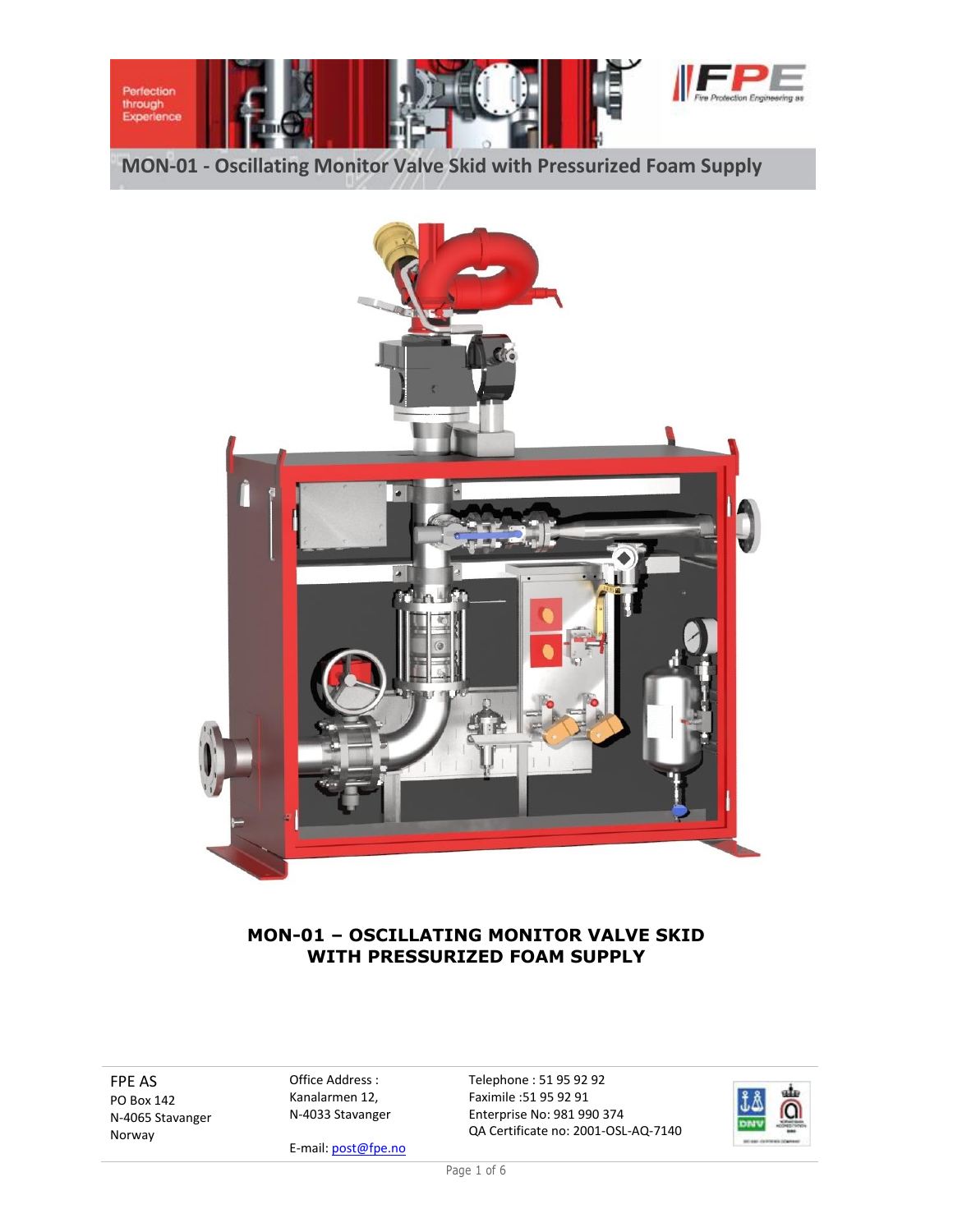

## **Standard material**

Piping: Titanium gr. 2 Valves: Valves: Titanium gr. 2 Monitor: Monitor: Angus OM-80, Alubronze Nozzle: FPE, Alubronze Water Flow Control Valve: Titanium gr. 2 Foam Proportioner \*: SST AISI 316<br>Foam Piping: SST AISI 316 Foam Piping:

Cabinet: SST AISI 316, painted externally Monitor Valve: **Inbal 799 PCV, Titanium gr. 2** 

\* Induct at 1% or 3% per project requirement.

### **Installation**

Mount: Bolt to deck.

#### **Operation**

Water Only: Open Inbal Deluge Valve manually at the skid, remotely via the platform F&G system, or by activating the local manual release instrument valve. The Inbal valve maintains a steady pressure and flow to the monitor, un-dependent on varying inlet pressures.

Foam: Requires water only operation plus opening the foam valve manually at the skid or remotely via the platform F&G system. This proportioner requires pressurized foam concentrate from the platform foam ring main system. Both water and foam inlets have flow control valves that accurately regulate their respective flow to a preset figure. The flow valves are calibrated such as to give an accurate 1% or 3% foam induction rate.

Oscillating Monitor: FPE is utilizing Angus OM-80 oscillating monitor. The monitor is pre-set at platform commissioning and requires no further interaction. The monitor discharges close to 30lpm through the water driven Pelton wheel motor and is fitted with a speed control to set a desired oscillating frequency. The factory pre-sets the frequency to 8 cycles / minute. The monitor has a manual override design. Refer to the website for additional information on Angus OM-80.

FPE AS PO Box 142 N-4065 Stavanger Norway

Office Address : Kanalarmen 12, N-4033 Stavanger

E-mail[: post@fpe.no](mailto:post@fpe.no)

Telephone : 51 95 92 92 Faximile :51 95 92 91 Enterprise No: 981 990 374 QA Certificate no: 2001-OSL-AQ-7140



Page 2 of 6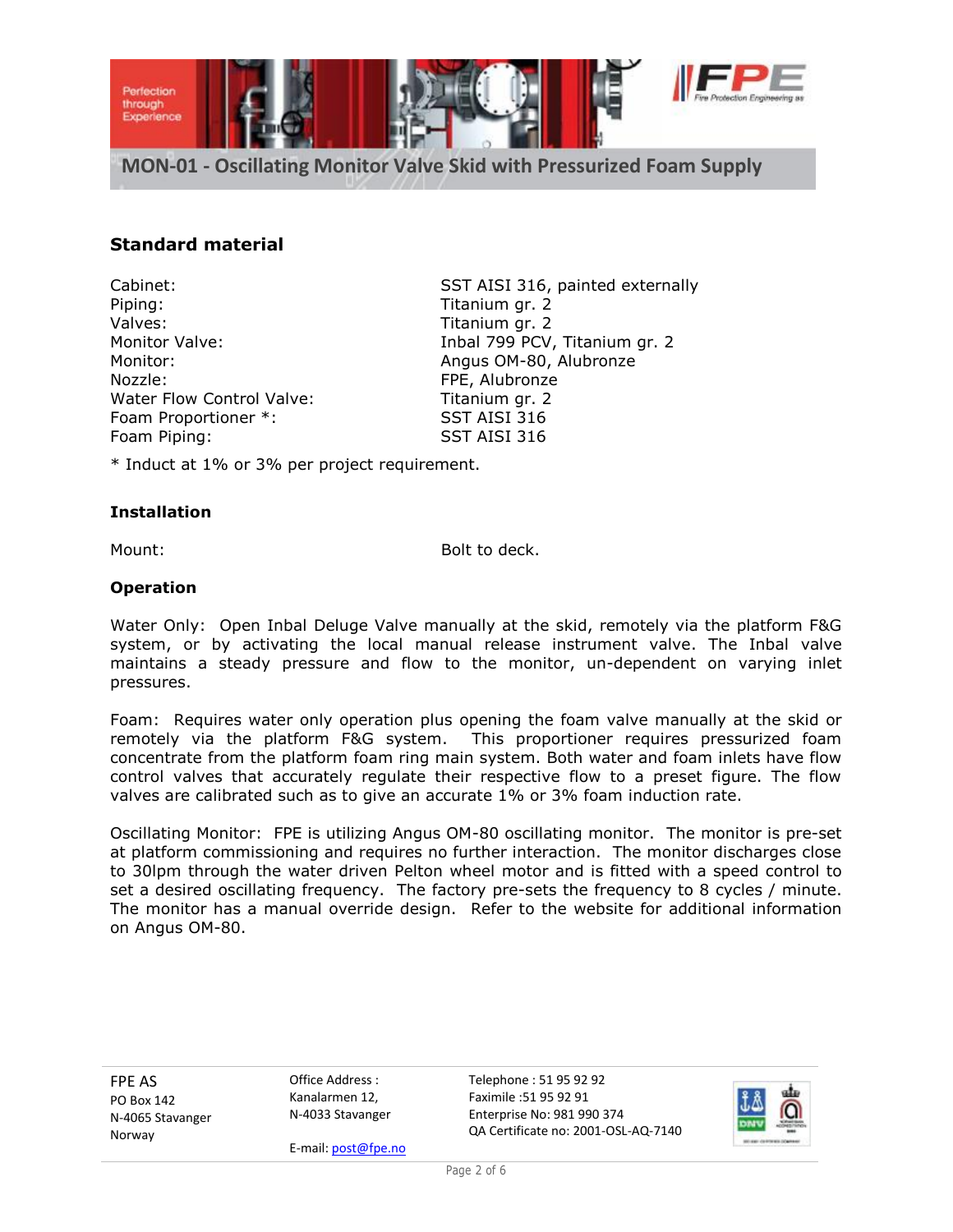

| Piping:                          | • Cunifer CU 90/10 w/ Alubronze valve<br>• Super Duplex Stainless Steel        |
|----------------------------------|--------------------------------------------------------------------------------|
| Cabinet:                         | • Platform for Manual Operation<br>• Insulation<br>• Heater (Zone 1 Certified) |
| Nozzle:                          | • FPE autofog nozzle<br>• Project Preference                                   |
| Mount:                           | • Seal weld w/ 309 filler wire (316SS to C.S.)                                 |
| <b>Water Flow Control Valve:</b> | • Alubronze<br>• Super Duplex SS<br>• Delete foam requirement                  |
| Monitor:                         | • Dry test kit: AES 25917<br>• Wet test kit (25mm Storz): AE 25657             |
| Foam Concentrate                 | • Project Preference                                                           |
| <b>Working pressure:</b>         | 20 barg (290 psig)                                                             |
| Test pressure:                   | 30 barg (435 psig)                                                             |

| <b>Size</b>                                                                                                                                                                                                                                                                                               | Min / Max<br><b>Flow</b> | Length | Height                           | Depth | Dry<br>Weight |  |  |
|-----------------------------------------------------------------------------------------------------------------------------------------------------------------------------------------------------------------------------------------------------------------------------------------------------------|--------------------------|--------|----------------------------------|-------|---------------|--|--|
| Inch                                                                                                                                                                                                                                                                                                      | $m^3$ /hr (gpm)          | mm     | mm                               | mm    | kg            |  |  |
| 4                                                                                                                                                                                                                                                                                                         | 90 (396) /<br>165 (727)  | 1700   | 1700                             | 700   | 450           |  |  |
| Note:<br>1. The minimum and maximum flow rate is FPE's standard<br>monitor nozzle that returns to fog pattern after operation. The<br>nozzle can be fixed to meet a project requirement within this<br>range.<br>2. Flow rates are based on an approximate nozzle inlet pressure<br>of 7 barg (100 psig). |                          |        |                                  |       |               |  |  |
|                                                                                                                                                                                                                                                                                                           | Office Address:          |        | Telephone: 51 95 92 92<br>-. - - |       |               |  |  |

## **Table 1: MON-01 Dimension and Flow Data**

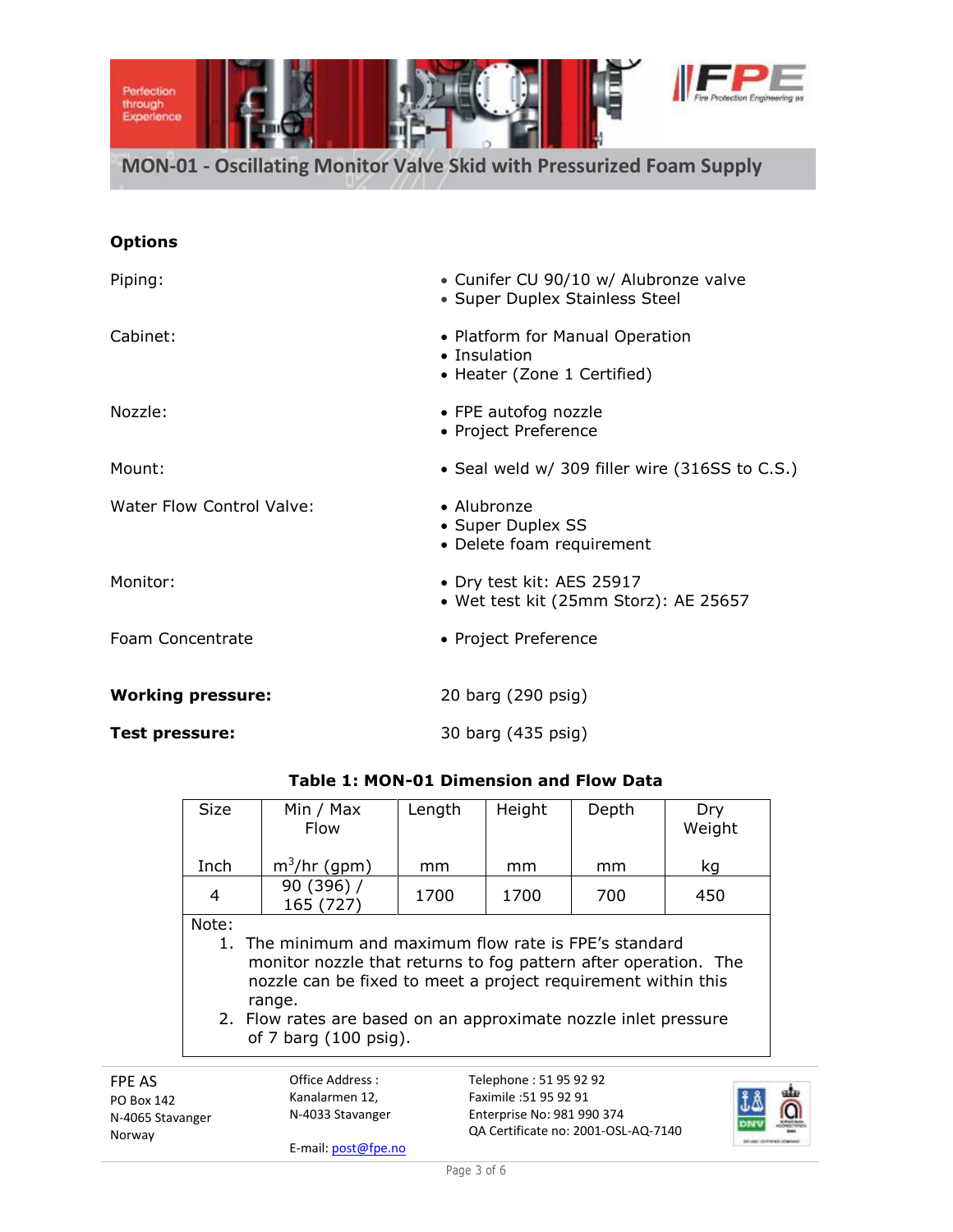



*Angus OM 80*

FPE AS PO Box 142 N-4065 Stavanger Norway

Office Address : Kanalarmen 12, N-4033 Stavanger

E-mail[: post@fpe.no](mailto:post@fpe.no)

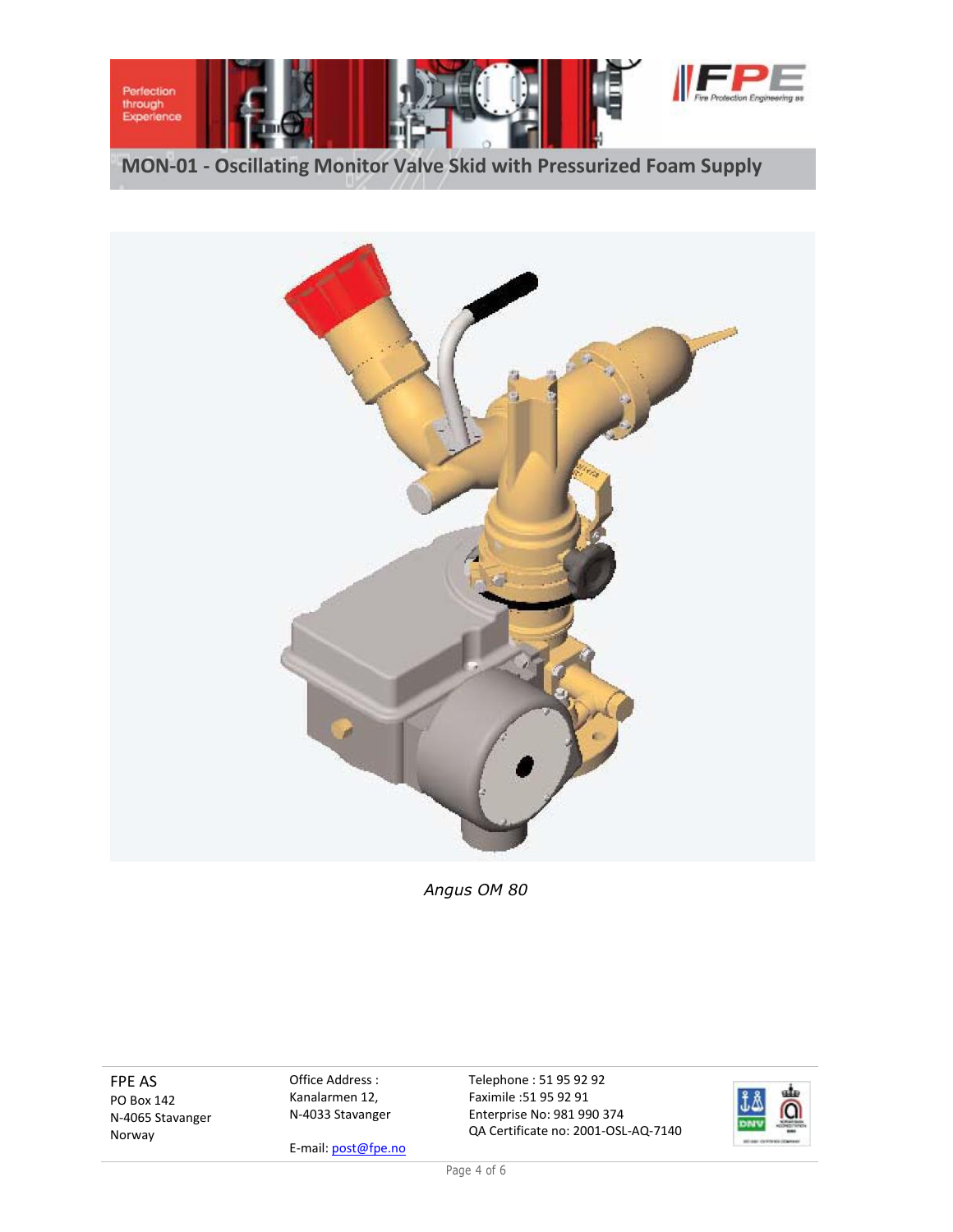





FPE AS PO Box 142 N-4065 Stavanger Norway

Office Address : Kanalarmen 12, N-4033 Stavanger

E-mail[: post@fpe.no](mailto:post@fpe.no)